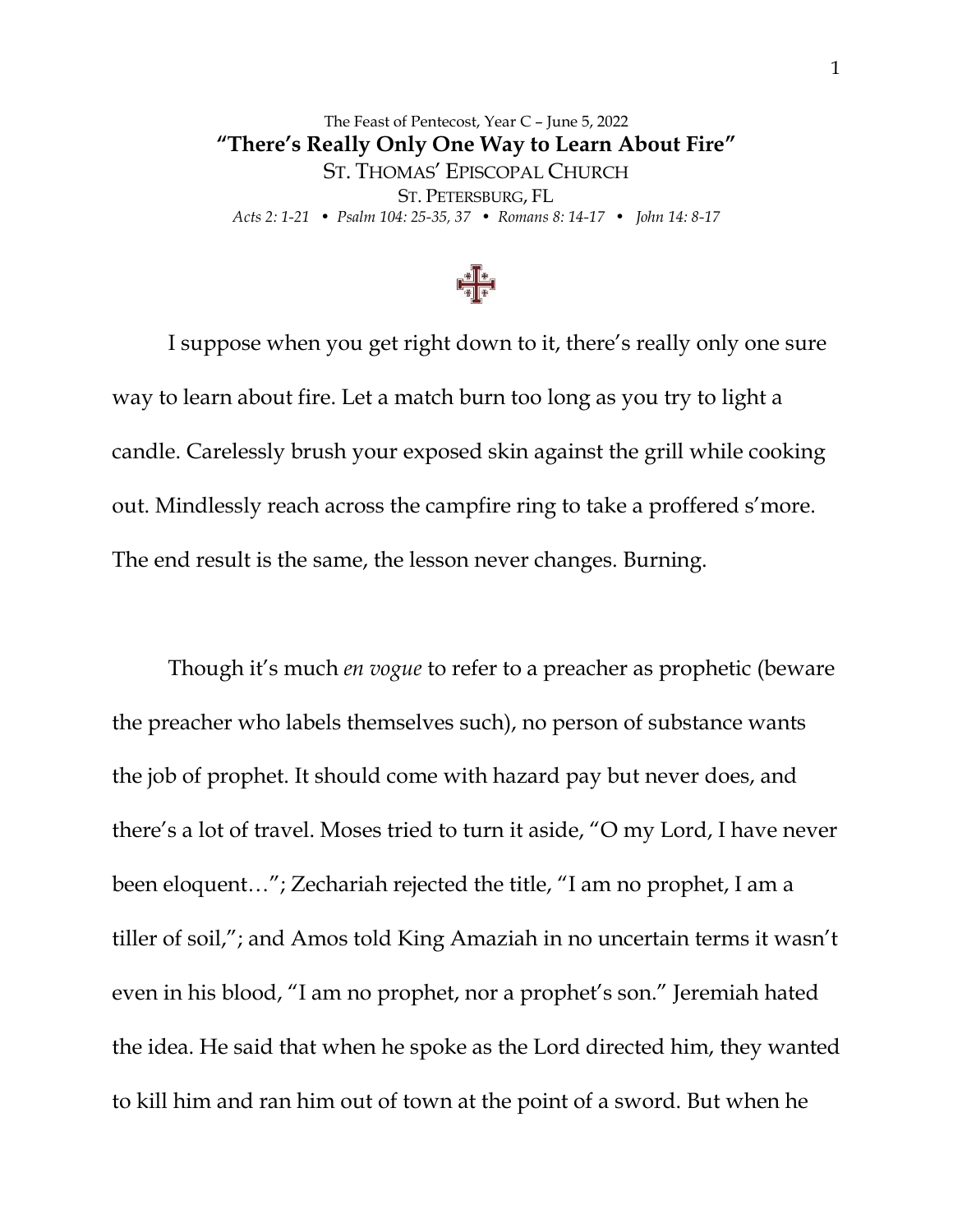was silent, "then within me there is something like a burning fire shut up in my bones." I suppose when you get right down to it, there's really only one sure way to learn about fire. Burning.

A burning settled on those early Christians on the Day of Pentecost so long ago, and they would learn the hard way what it meant. But it was from God, so there wasn't much they could do about it. Jeremiah had taught them that. If they'd thought about it for a minute, maybe they wouldn't have been as surprised. But then again, burning tongues of fire on your head probably always comes with that element. Before it meant wear red in church, Pentecost was known by a different name to our Jewish friends. They called it Shavuot, the Festival of Weeks, and for many Jews it commemorated the day on which God had delivered to Moses their great gift, the Torah. So they should have been put in mind of Mount Sinai and the storied journey it took to arrive there, a journey God led them on in the form of a pillar of cloud by day and column of fire by night. They should have been put in mind of the fact that God descended on Sinai in fire and smoke. But perhaps we shouldn't be surprised they didn't remember. It only took them a few hours to not remember God and replace him with a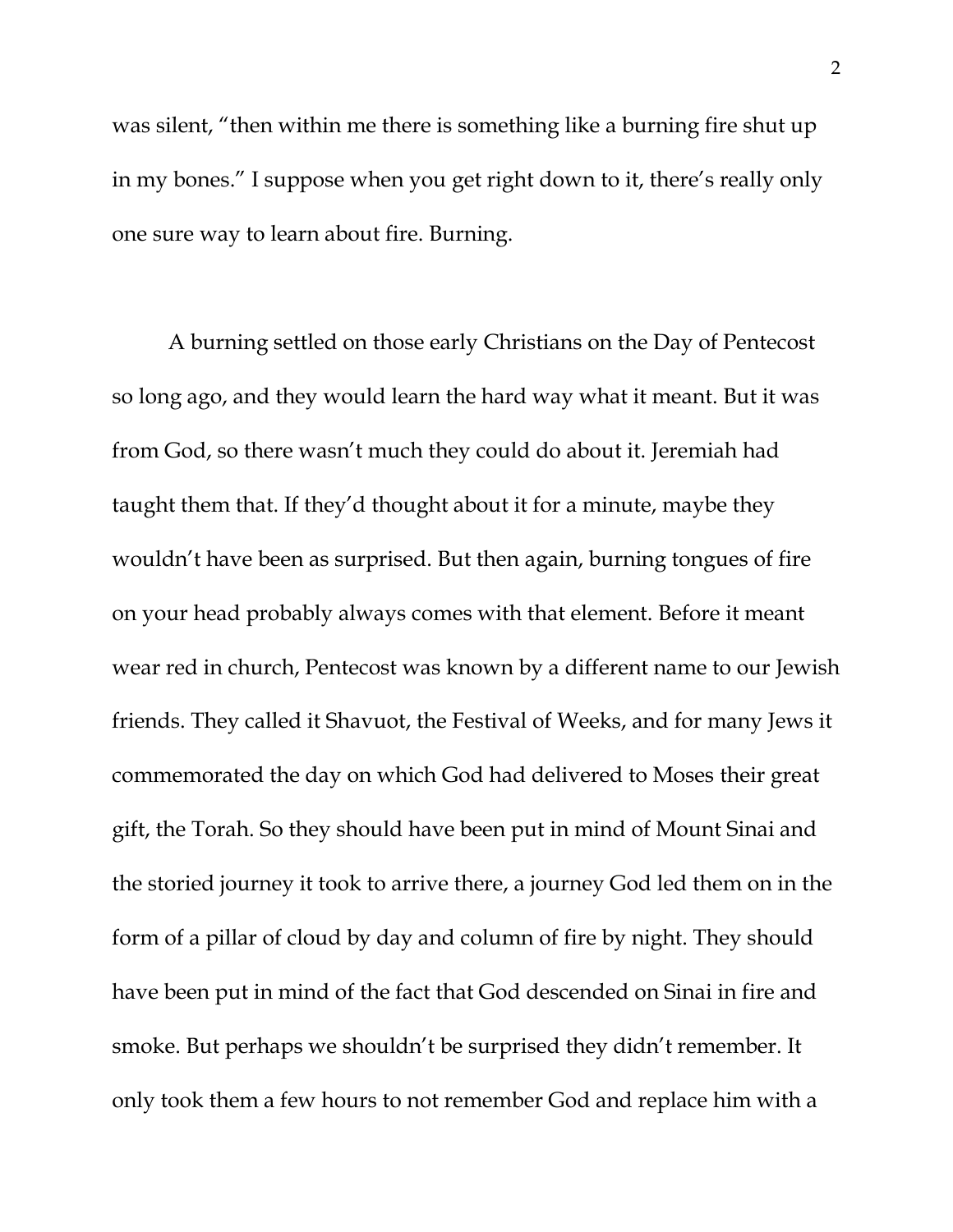golden calf. Perhaps we shouldn't be surprised they didn't remember God; we forget God all the time. And so, on that day on Sinai God came among the people in wind and flame. And on that day when Peter addressed the crowd God came among the people in wind and flame. Surely they saw it coming? But they had forgotten the lessons of their ancestors (let those with ears to hear, hear!) and so they were bewildered. There's really only one sure way to learn about fire, and so they were taught again.

All those to whom God comes, God makes to burn and to speak teaches St. Bede. To burn because of God's love, which is powerful, and to speak about God so that God will be made known. Jesus said that we were to go to the ends of the earth to baptize in the name of the Father and of the Son and of the Holy Spirit. And if we are to go to the ends of the earth then we will need to speak their languages, to make God known. So God's fire burns in us and when we speak we are understood. See, this day of Pentecost, the new mount Sinai moment, this is the reversal of the Tower of Babel. At the Tower of Babel, people wanted to build a way to reach God and thus gain some special status or knowledge. But that has never been the way of God. By trying to elevate humanity to God, people destroyed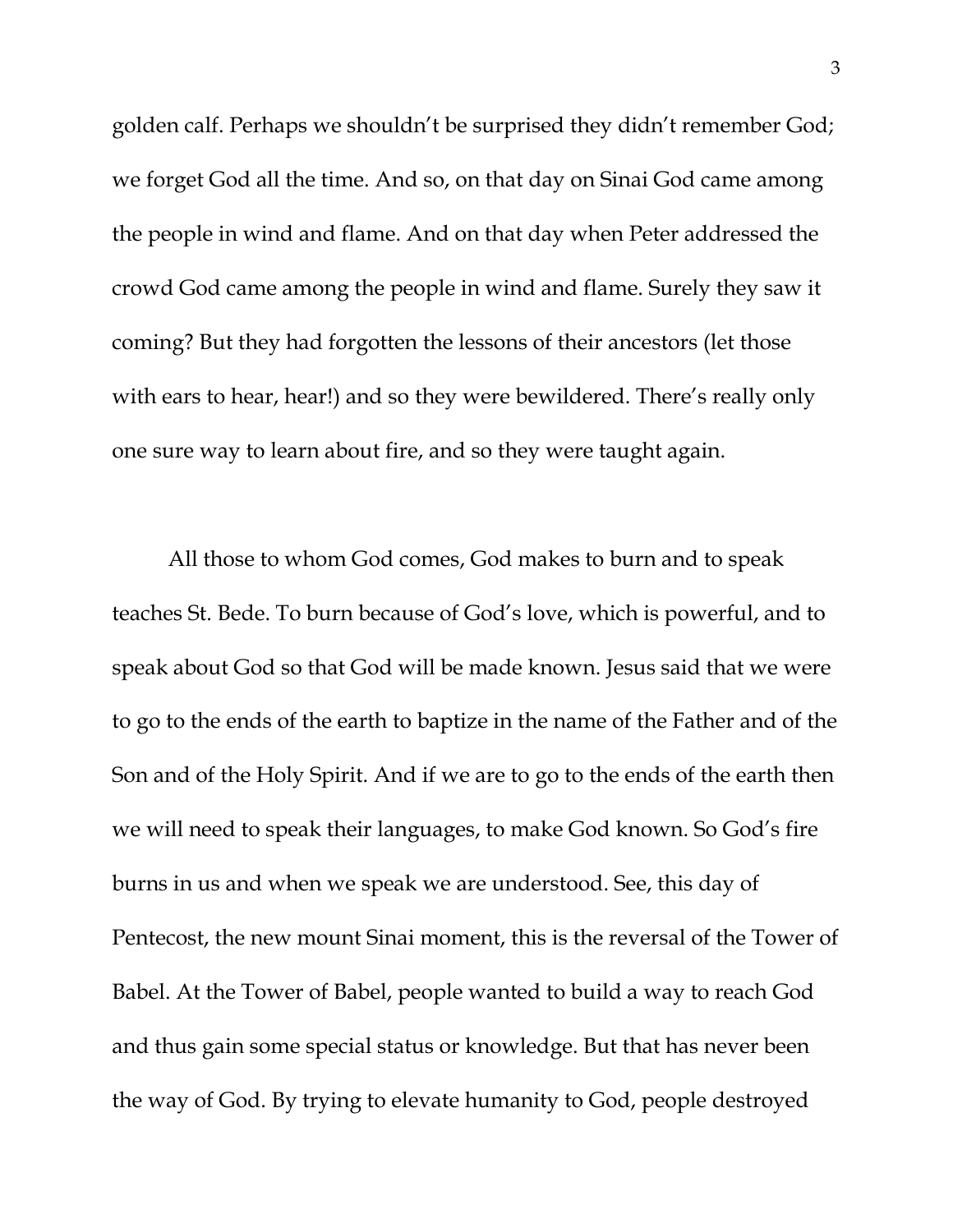their capacity to understand one another, but by receiving the flame and wind of the Holy Spirit, confusion turns to communion. The Spirit empowers us in Pentecost to break through all the barriers frail humanity set up: barriers of race, creed, doctrine, nationality, time, and yes, language. In Pentecost, division becomes union. That which was torn apart is stitched together. See, we don't have to build a tower to get to God; God has always wanted to come to us. So when tongues o fire descended upon the heads of those disciples, they should've remembered, there's really only one way to learn about fire.

Fire never leaves you the same. It leaves a mark. It transforms. It makes way for something new. Where is the fire of Pentecost landing in your life this year? What way needs to be lit for you by the column of fire at night? What division needs to be burned out of you by the flames of the Holy Spirit? What hope needs to be ignited in you by the God who calls you by name? Fire is a sign of God's gifts, God's grace. To the early Jewish people, fire brought direction, hope, guidance, protection, and ultimately, the Law. To the early Christians, fire brought understanding, unity, belonging, power, and ultimately, the greatest gift, the Advocate, the